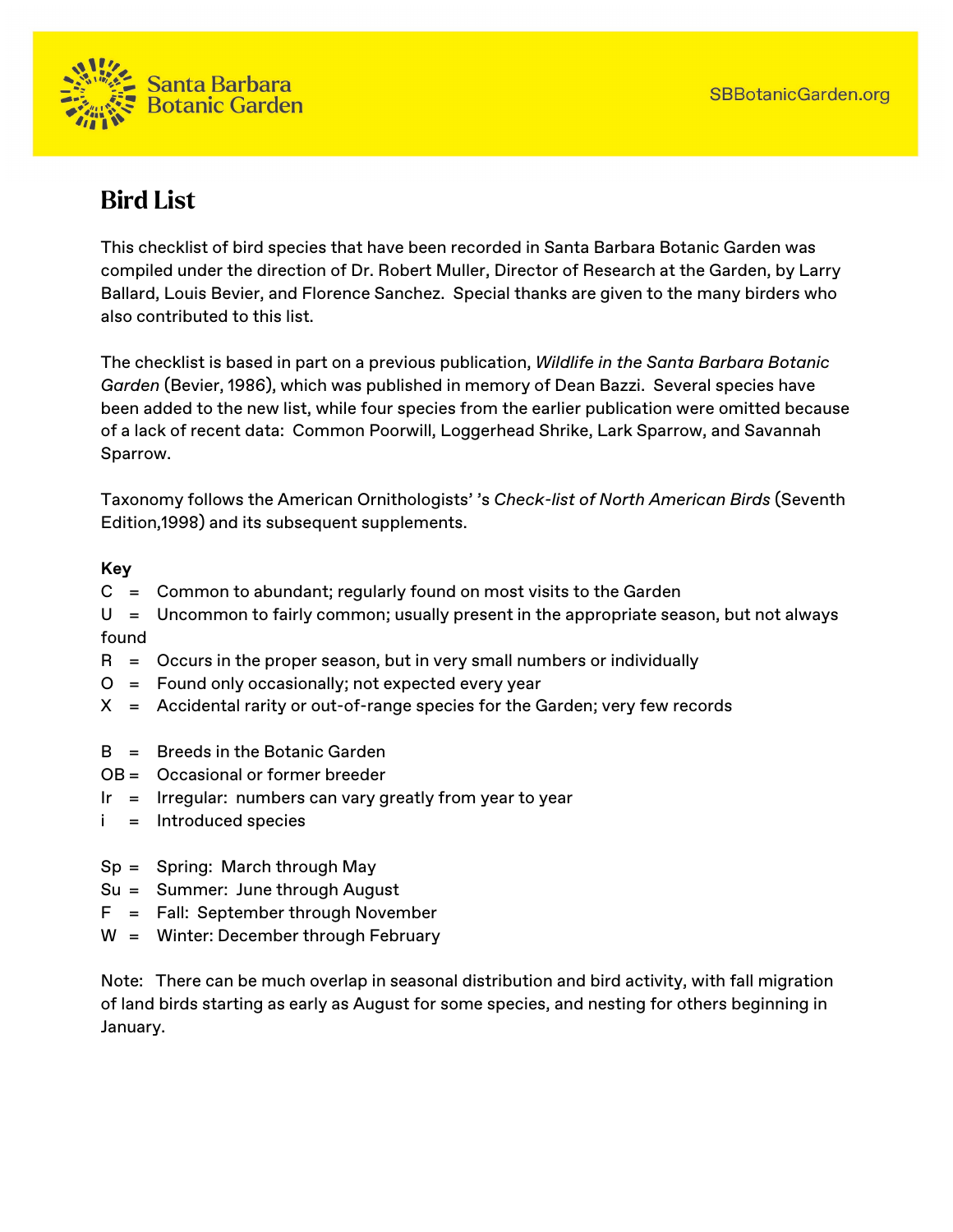|                                                            | Sp           | Su             | F            | W            | <b>Status</b> |
|------------------------------------------------------------|--------------|----------------|--------------|--------------|---------------|
| <b>Ducks &amp; Geese</b>                                   |              |                |              |              |               |
| <b>Cackling Goose</b>                                      |              |                | X            |              |               |
| <b>Wood Duck</b>                                           |              |                |              | X            |               |
| Mallard                                                    | R            | R              | R            | $\mathsf{R}$ |               |
|                                                            |              |                |              |              |               |
| <b>New World Quail</b>                                     |              |                |              |              |               |
| California Quail                                           | $\mathsf{C}$ | $\mathsf{C}$   | $\mathsf{C}$ | $\mathsf{C}$ | B             |
| Partridges, Grouse & Turkeys                               |              |                |              |              |               |
| <b>Wild Turkey</b>                                         | $\circ$      | $\circ$        | O            | $\circ$      | i.            |
|                                                            |              |                |              |              |               |
| <b>Pigeons &amp; Doves</b>                                 | U            | U              | U            | U            | İ             |
| <b>Rock Pigeon</b>                                         | $\mathsf{C}$ | $\overline{C}$ | C            | $\mathbf C$  | B             |
| <b>Band-tailed Pigeon</b><br><b>Eurasian Collared-Dove</b> |              |                |              |              |               |
|                                                            | O            |                |              | O            | j.            |
| <b>Mourning Dove</b>                                       | $\mathsf{C}$ | $\mathsf{C}$   | $\mathsf{C}$ | $\mathsf{C}$ | B             |
| <b>Roadrunners</b>                                         |              |                |              |              |               |
| <b>Greater Roadrunner</b>                                  | O            | O              | O            | O            |               |
| <b>Swifts</b>                                              |              |                |              |              |               |
| Vaux's Swift                                               | O            |                |              |              |               |
| <b>White-throated Swift</b>                                | $\cup$       | R              | R            | $\mathsf{R}$ |               |
|                                                            |              |                |              |              |               |
| Hummingbirds                                               |              |                |              |              |               |
| <b>Black-chinned Hummingbird</b>                           | $\mathsf{C}$ | $\mathsf{C}$   |              |              | B             |
| Anna's Hummingbird                                         | $\mathsf{C}$ | $\mathsf{C}$   | $\mathsf{C}$ | $\mathbf C$  | B             |
| Costa's Hummingbird                                        | R            | R              |              |              |               |
| Calliope Hummingbird                                       | O            |                |              |              |               |
| <b>Rufous Hummingbird</b>                                  | R            |                |              |              |               |
| Allen's Hummingbird                                        | $\mathsf{C}$ | $\mathsf{C}$   | R            | B.           | B             |
| <b>Cormorants</b>                                          |              |                |              |              |               |
| Double-crested Cormorant                                   | $\circ$      | $\circ$        | O            | $\mathsf{O}$ |               |
|                                                            |              |                |              |              |               |
| <b>Herons</b>                                              |              |                |              |              |               |
| <b>Great Blue Heron</b>                                    | R            | R              | R            | R            |               |
| Green Heron                                                | X            |                |              |              |               |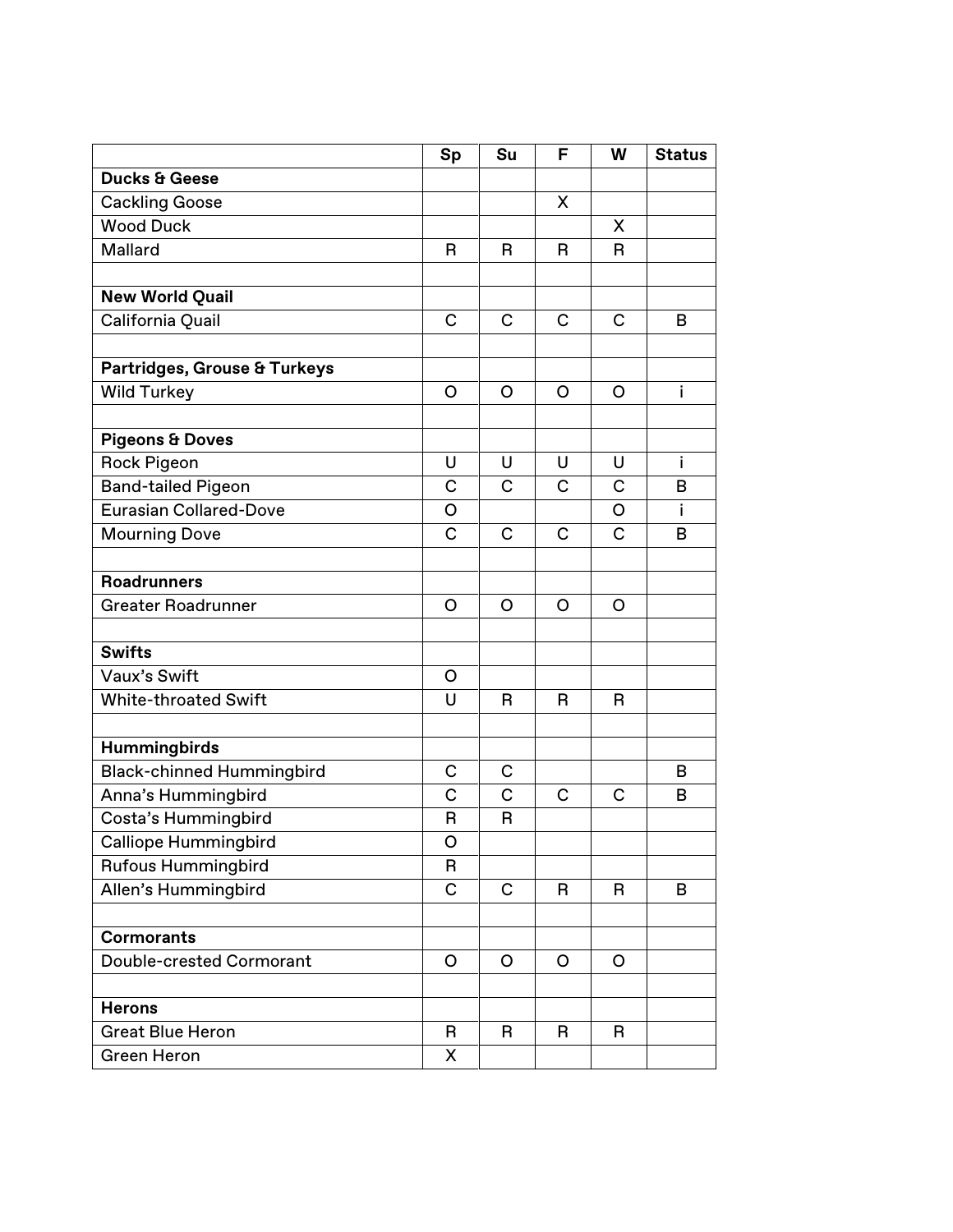|                                | Sp                      | Su                      | F           | W                       | <b>Status</b> |
|--------------------------------|-------------------------|-------------------------|-------------|-------------------------|---------------|
| <b>New World Vultures</b>      |                         |                         |             |                         |               |
| <b>Turkey Vulture</b>          | C                       | C                       | C           | C                       |               |
|                                |                         |                         |             |                         |               |
| <b>Osprey</b>                  |                         |                         |             |                         |               |
| Osprey                         |                         |                         |             | X                       |               |
|                                |                         |                         |             |                         |               |
| <b>Hawks &amp; Eagles</b>      |                         |                         |             |                         |               |
| <b>White-tailed Kite</b>       | O                       | $\circ$                 | $\circ$     |                         | <b>OB</b>     |
| <b>Golden Eagle</b>            | X                       |                         |             |                         |               |
| <b>Northern Harrier</b>        | X                       |                         |             | X                       |               |
| <b>Sharp-shinned Hawk</b>      | $\mathsf{R}$            |                         | R           | R                       |               |
| Cooper's Hawk                  | U                       | U                       | U           | U                       | B             |
| <b>Red-shouldered Hawk</b>     | C                       | C                       | C           | C                       | B             |
| <b>Zone-tailed Hawk</b>        |                         |                         |             | X                       |               |
| <b>Red-tailed Hawk</b>         | C                       | C                       | C           | C                       | B             |
|                                |                         |                         |             |                         |               |
| <b>Barn Owls</b>               |                         |                         |             |                         |               |
| <b>Barn Owl</b>                | O                       | O                       | O           | O                       |               |
|                                |                         |                         |             |                         |               |
| <b>Typical Owls</b>            |                         |                         |             |                         |               |
| <b>Western Screech-Owl</b>     | R                       | $\mathsf{R}$            | R           | R                       | в             |
| <b>Great Horned Owl</b>        | U                       | U                       | U           | U                       | B             |
| Northern Pygmy-Owl             | R                       | R                       | R           | R                       |               |
| Spotted Owl                    |                         |                         | Χ           | X                       |               |
|                                |                         |                         |             |                         |               |
| <b>Kingfishers</b>             |                         |                         |             |                         |               |
| <b>Belted Kingfisher</b>       | O                       |                         | O           | O                       |               |
|                                |                         |                         |             |                         |               |
| Woodpeckers                    |                         |                         |             |                         |               |
| Acorn Woodpecker               | $\mathsf{C}$            | $\mathsf{C}$            | $\mathsf C$ | $\mathsf{C}$            | B             |
| <b>Red-breasted Sapsucker</b>  | O                       |                         | R           | R                       |               |
| Nuttall's Woodpecker           | $\mathsf C$             | $\mathsf C$             | C           | $\mathsf C$             | B             |
| Downy Woodpecker               | $\mathsf C$             | C                       | $\mathsf C$ | $\mathsf C$             | B             |
| Hairy Woodpecker               | $\overline{\mathsf{U}}$ | $\overline{\mathsf{U}}$ | U           | $\overline{\mathsf{U}}$ |               |
| <b>White-headed Woodpecker</b> |                         |                         | X           |                         |               |
| Northern Flicker               | $\mathsf{C}$            | $\mathsf C$             | $\mathsf C$ | $\mathsf C$             | B             |
|                                |                         |                         |             |                         |               |
| <b>Falcons</b>                 |                         |                         |             |                         |               |
| <b>American Kestrel</b>        | R                       | R                       | R           | R                       |               |
| Merlin                         |                         |                         |             | O                       |               |
| Peregrine Falcon               |                         |                         | X           |                         |               |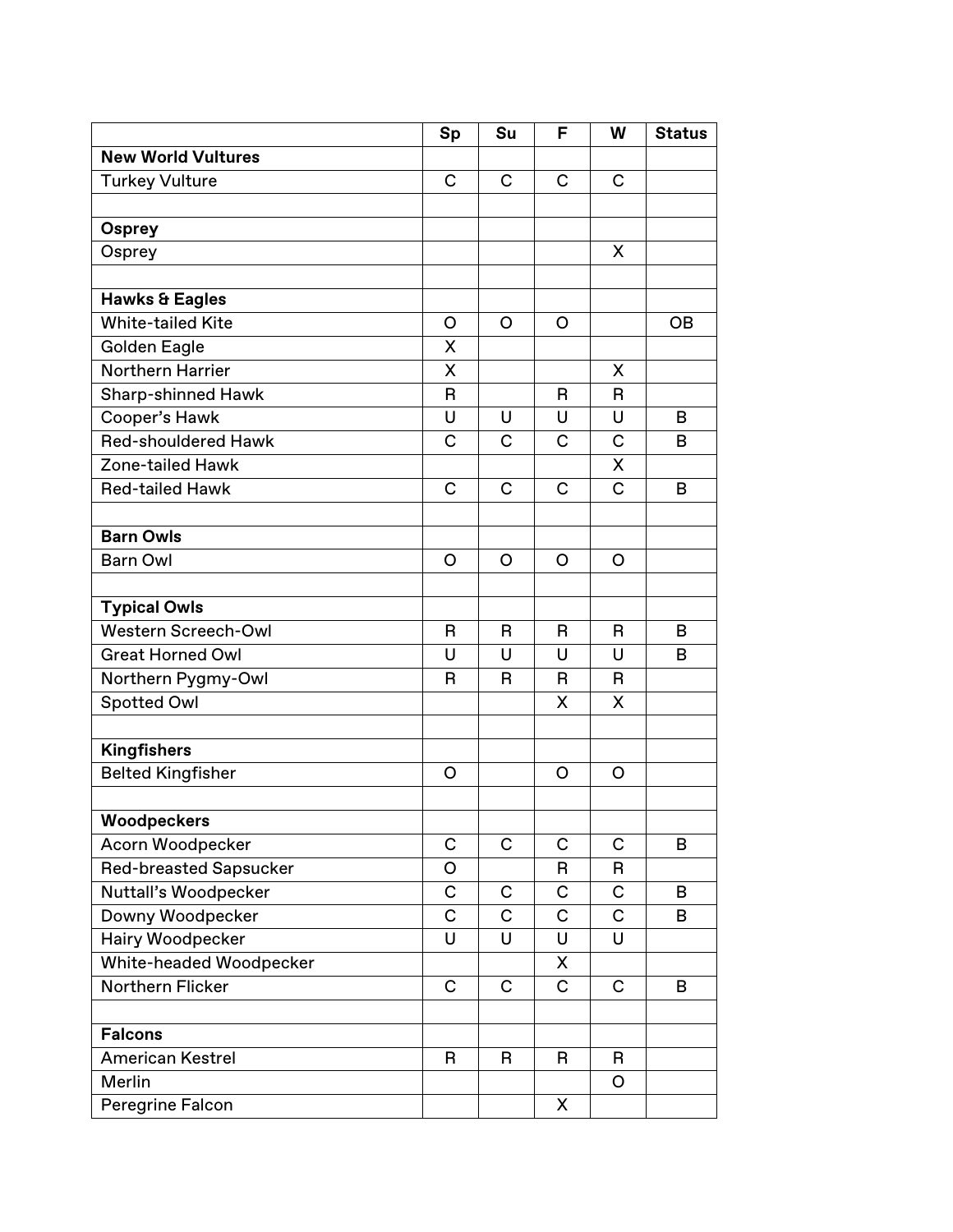|                                 | Sp             | Su           | F            | W            | <b>Status</b> |
|---------------------------------|----------------|--------------|--------------|--------------|---------------|
| <b>Tyrant Flycatchers</b>       |                |              |              |              |               |
| Ash-throated Flycatcher         | U              | U            | U            |              |               |
| Cassin's Kingbird               |                |              |              | O            |               |
| <b>Western Kingbird</b>         | O              |              |              |              |               |
| Eastern Kingbird                |                |              | X            |              |               |
| <b>Olive-sided Flycatcher</b>   | U              |              | R            |              | <b>OB</b>     |
| <b>Western Wood-Pewee</b>       | U              |              | R            |              | <b>OB</b>     |
| <b>Willow Flycatcher</b>        | R              |              | U            |              |               |
| Hammond's Flycatcher            | $\mathsf{R}$   |              | R            |              |               |
| Pacific-slope Flycatcher        | $\mathsf C$    | $\mathsf{C}$ | Ù            | O            | B             |
| <b>Black Phoebe</b>             | $\mathsf{C}$   | C            | C            | $\mathsf{C}$ | B             |
| Say's Phoebe                    |                |              | $\circ$      |              |               |
|                                 |                |              |              |              |               |
| <b>Vireos</b>                   |                |              |              |              |               |
| Hutton's Vireo                  | $\mathsf{C}$   | $\mathsf{C}$ | $\mathsf{C}$ | $\mathsf{C}$ | B             |
| Cassin's Vireo                  | U              |              | R            |              |               |
| <b>Plumbeous Vireo</b>          | X              |              | X            |              |               |
| <b>Warbling Vireo</b>           | $\mathsf{C}$   | R            | U            |              | <b>OB</b>     |
| <b>Jays &amp; Crows</b>         |                |              |              |              |               |
| Steller's Jay                   |                |              | O            | $\circ$      |               |
| California Scrub-Jay            | $\mathsf{C}$   | $\mathsf C$  | C            | $\mathsf C$  | B             |
| American Crow                   | $\overline{C}$ | C            | C            | $\mathsf{C}$ | B             |
| <b>Common Raven</b>             | $\circ$        | O            | $\circ$      | $\circ$      |               |
|                                 |                |              |              |              |               |
| <b>Chickadees &amp; Titmice</b> |                |              |              |              |               |
| <b>Mountain Chickadee</b>       |                |              | $\circ$      | O            |               |
| Oak Titmouse                    | $\mathsf C$    | C            | C            | $\mathsf C$  | B             |
|                                 |                |              |              |              |               |
| <b>Swallows</b>                 |                |              |              |              |               |
| <b>Tree Swallow</b>             | O              |              | O            |              |               |
| Violet-green Swallow            | R              |              | R            |              |               |
| Northern Rough-winged Swallow   | R              | R            |              |              |               |
| <b>Purple Martin</b>            | $\circ$        |              |              |              |               |
| <b>Barn Swallow</b>             | R              | R            |              |              |               |
| <b>Cliff Swallow</b>            | $\mathsf{C}$   | C            | U            |              |               |
| <b>Bushtits</b>                 |                |              |              |              |               |
| <b>Common Bushtit</b>           | C              | C            | C            | C            | B             |
|                                 |                |              |              |              |               |
|                                 |                |              |              |              |               |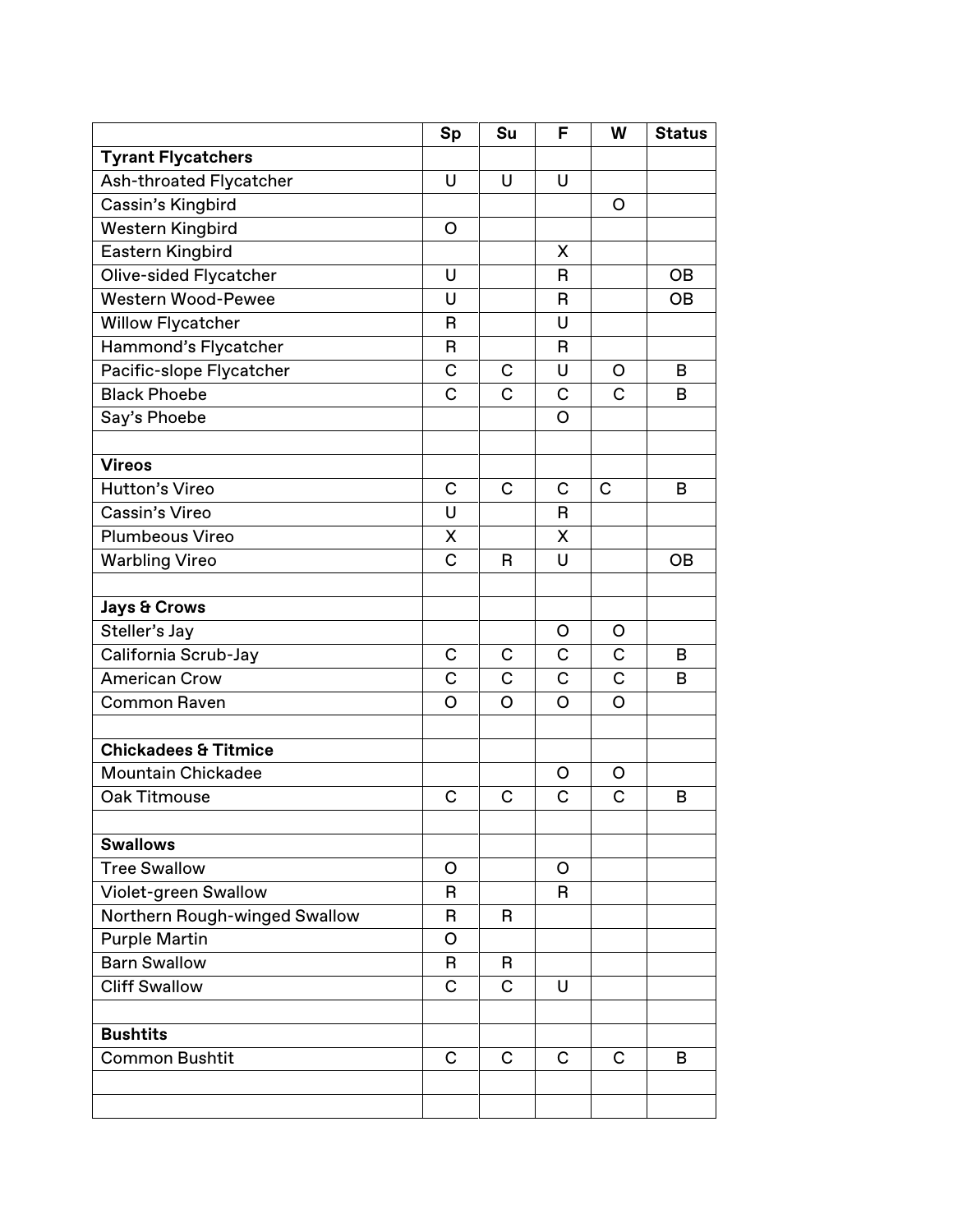|                                     | Sp             | Su           | F              | W              | <b>Status</b> |
|-------------------------------------|----------------|--------------|----------------|----------------|---------------|
| <b>Sylviid Warblers</b>             |                |              |                |                |               |
| Wrentit                             | $\mathsf{C}$   | C            | C              | $\mathsf{C}$   | B             |
|                                     |                |              |                |                |               |
| <b>Kinglets</b>                     |                |              |                |                |               |
| <b>Ruby-crowned Kinglet</b>         | C              |              | C              | C              |               |
| <b>Golden-crowned Kinglet</b>       |                |              | O              | $\overline{O}$ |               |
|                                     |                |              |                |                |               |
| Waxwings                            |                |              |                |                |               |
| <b>Cedar Waxwing</b>                | $\mathsf{C}$   | X            | $\mathsf{C}$   | $\mathsf{C}$   | Ir            |
|                                     |                |              |                |                |               |
| <b>Silky-Flycatchers</b>            |                |              |                |                |               |
| Phainopepla                         | R              | R            | R              | $\circ$        | <b>OB</b>     |
|                                     |                |              |                |                |               |
| <b>Nuthatches</b>                   |                |              |                |                |               |
| <b>Red-breasted Nuthatch</b>        | R              |              | R              | U              | Ir            |
| <b>White-breasted Nuthatch</b>      | U              | U            | U              | U              | B             |
|                                     |                |              |                |                |               |
| <b>Creepers</b>                     |                |              |                |                |               |
| <b>Brown Creeper</b>                |                |              | $\overline{B}$ | R              |               |
| <b>Gnatcatchers</b>                 |                |              |                |                |               |
| <b>Blue-gray Gnatcatcher</b>        | $\mathsf{C}$   | U            | $\mathsf{C}$   | $\mathsf{C}$   | <b>OB</b>     |
|                                     |                |              |                |                |               |
| <b>Wrens</b>                        |                |              |                |                |               |
| Canyon Wren                         | U              | U            | U              | U              | <b>OB</b>     |
| <b>House Wren</b>                   | $\overline{C}$ | C            | C              | $\mathsf{C}$   | B             |
| <b>Pacific Wren</b>                 |                |              | R              | R              |               |
| Bewick's Wren                       | $\mathsf C$    | $\mathsf{C}$ | C              | $\overline{C}$ | B             |
|                                     |                |              |                |                |               |
| <b>Mockingbirds &amp; Thrashers</b> |                |              |                |                |               |
| <b>California Thrasher</b>          | $\mathsf C$    | $\mathsf C$  | C              | $\mathsf{C}$   | B             |
| Northern Mockingbird                | U              | U            | U              | U              | B             |
|                                     |                |              |                |                |               |
| <b>Starlings</b>                    |                |              |                |                |               |
| European Starling                   | $\mathbf C$    | $\mathsf C$  | $\mathsf C$    | $\mathsf{C}$   | B, i          |
|                                     |                |              |                |                |               |
| <b>Dippers</b>                      |                |              |                |                |               |
| <b>American Dipper</b>              |                |              | O              | $\circ$        |               |
|                                     |                |              |                |                |               |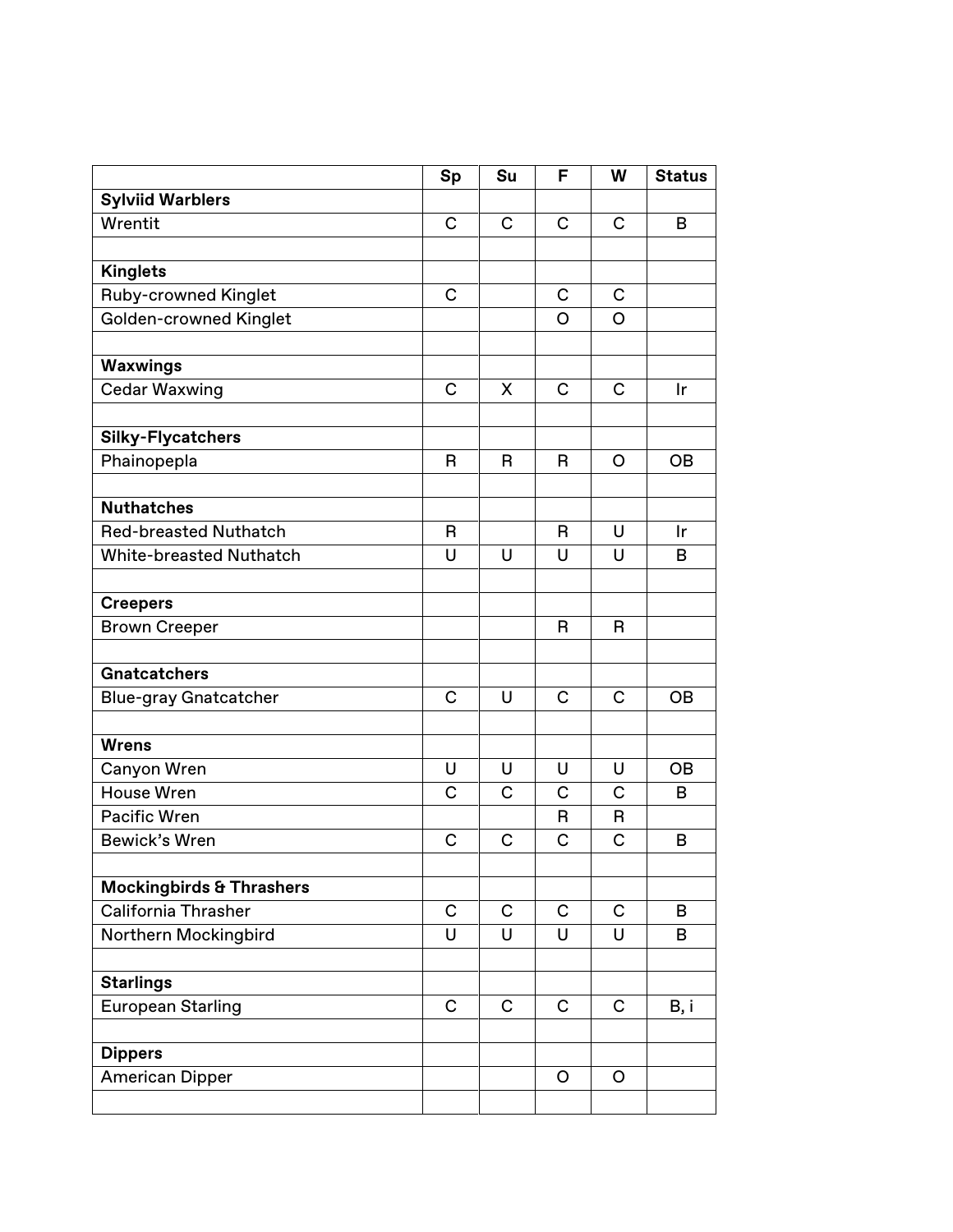|                               | Sp             | Su           | F              | W              | <b>Status</b> |
|-------------------------------|----------------|--------------|----------------|----------------|---------------|
| <b>Thrushes</b>               |                |              |                |                |               |
| <b>Western Bluebird</b>       | O              |              | O              | O              |               |
| <b>Townsend's Solitaire</b>   |                |              |                | O              |               |
| Swainson's Thrush             | U              | O            | R              |                | <b>OB</b>     |
|                               | Sp             | Su           | F              | W              | <b>Status</b> |
| Hermit Thrush                 | $\mathsf{C}$   |              | $\mathsf C$    | C              |               |
| <b>American Robin</b>         | $\overline{C}$ | U            | $\overline{C}$ | $\mathbf C$    | B             |
| <b>Varied Thrush</b>          |                |              | O              | $\overline{O}$ |               |
|                               |                |              |                |                |               |
| <b>Waxbills and Allies</b>    |                |              |                |                |               |
| <b>Scaly-breasted Munia</b>   | U              | U            | U              | U              | i.            |
|                               |                |              |                |                |               |
| <b>Waxbills and Allies</b>    |                |              |                |                |               |
| <b>Scaly-breasted Munia</b>   | $\cup$         | U            | U              | $\cup$         | i             |
|                               |                |              |                |                |               |
| <b>Old World Sparrows</b>     |                |              |                |                |               |
| <b>House Sparrow</b>          | U              | U            | U              | $\cup$         | i             |
|                               |                |              |                |                |               |
| <b>Finches</b>                |                |              |                |                |               |
| <b>House Finch</b>            | $\mathsf{C}$   | C            | C              | C              | B             |
| <b>Purple Finch</b>           | $\mathsf{C}$   | C            | C              | $\overline{C}$ | B             |
| <b>Pine Siskin</b>            | R              |              | R              | R              | Ir            |
| Lesser Goldfinch              | $\overline{C}$ | $\mathsf{C}$ | $\mathsf C$    | $\mathbf C$    | B             |
| Lawrence's Goldfinch          | O              |              | O              | O              | Ir            |
| <b>American Goldfinch</b>     | U              | R            | U              | U              |               |
|                               |                |              |                |                |               |
| <b>New World Sparrows</b>     |                |              |                |                |               |
| <b>Chipping Sparrow</b>       | X              |              |                |                |               |
| Fox Sparrow                   | $\mathsf R$    |              | U              | ${\sf R}$      |               |
| Dark-eyed Junco               | $\mathsf C$    | C            | C              | $\mathsf C$    | B             |
| <b>White-crowned Sparrow</b>  | $\mathsf C$    |              | C              | C              |               |
| <b>Golden-crowned Sparrow</b> | $\mathsf{C}$   |              | $\overline{C}$ | $\mathsf C$    |               |
| <b>White-throated Sparrow</b> |                |              |                | X              |               |
| <b>Song Sparrow</b>           | $\mathsf{C}$   | C            | C              | $\mathsf C$    | B             |
| Lincoln's Sparrow             |                |              | R              | R              |               |
| <b>California Towhee</b>      | $\mathsf{C}$   | $\mathsf C$  | $\mathsf C$    | $\mathsf C$    | B             |
| <b>Spotted Towhee</b>         | C              | C            | $\mathsf C$    | $\mathsf C$    | В             |
|                               |                |              |                |                |               |
| <b>Yellow-breasted Chats</b>  |                |              |                |                |               |
| <b>Yellow-breasted Chat</b>   | O              |              | O              |                |               |
|                               |                |              |                |                |               |
|                               |                |              |                |                |               |
|                               |                |              |                |                |               |